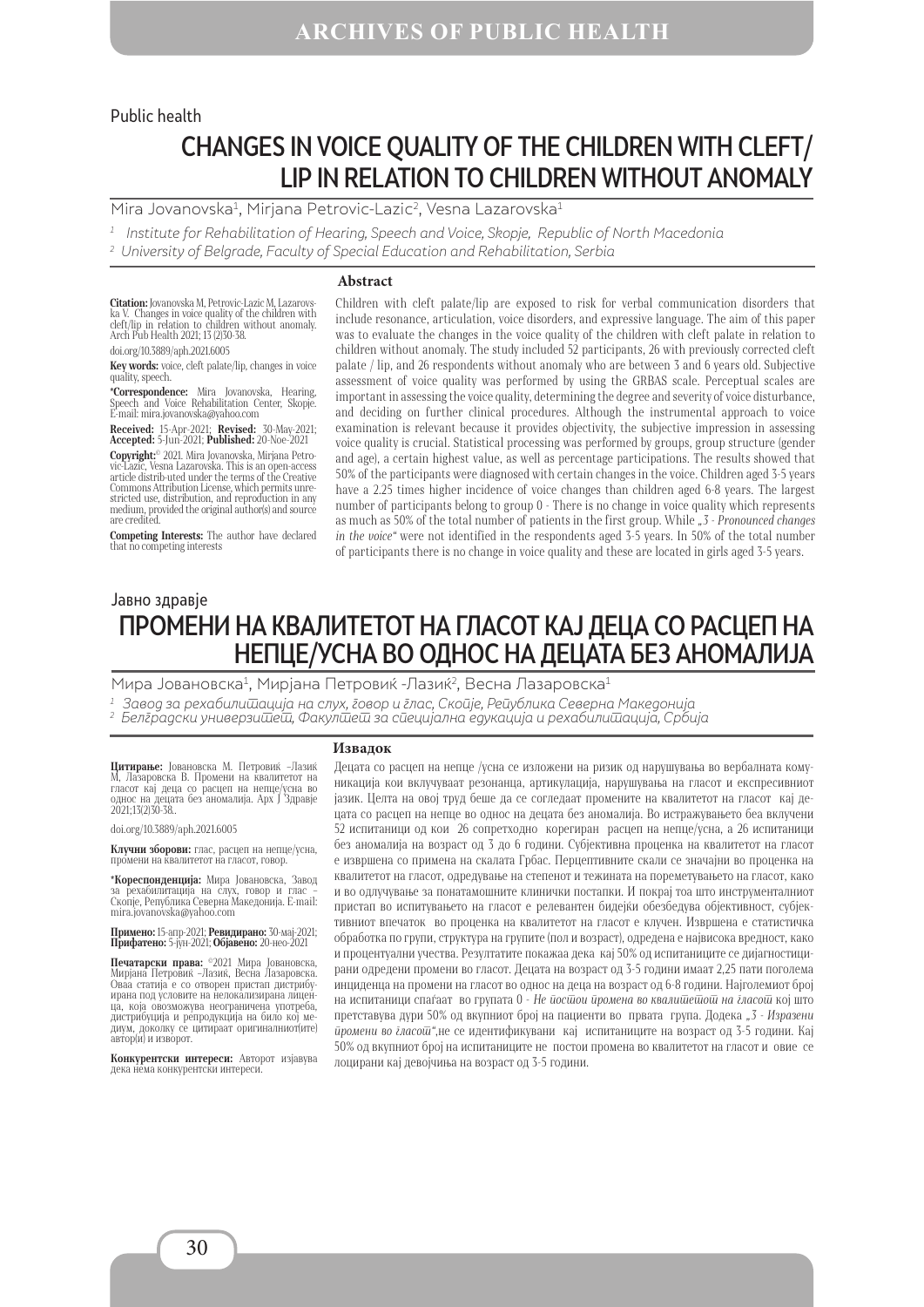# **Introduction**

Correct, clear and aesthetically pleasing voice is a means of communication between people and through speech, as a perfect form,represents the most comprehensive human activity.<sup>1</sup>

Voice disturbance can be named as anything that reduces the effect of communication and makes the voice less pleasant whereby the speaker for an exemplary strong and pleasant voice consumes too much energy. Voice disorder exists when one or more aspects of the voice e.g., strength, height, quality or resonance deviates from the norms of age or gender of the interlocutor.<sup>2,3</sup>

When we talk about voice disorders in preschool children, we usually think of childhood hoarseness. Hoarseness or dysphonia is the medical and speech therapy name for any deviation from the normal features of pitch and volume of the voice.

Dysphonia can occur at any age, even at the earliest one, and often requires intervention by various professionals, not only phonologists and otolaryngologists, but also the speech therapist himself. Increased strain of the laryngeal musculature is possible to be replaced by intensity of the neck muscles during speech especially in boys. Prevention and early detection of voice disorders are very important so that they do not linger in later years. Changes in the voice of children are most often observed in the period from the third to the sixth year, which is associated with the specifics and limited possibilities of the child's voice in this period.4

Some research show that changes in voice quality, especially in the form of hoarseness, are present in more than 50% of preschool children.

The most common cause is hyperkinetic dysphonia which most often occurs due to incorrect or inappropriate use of the voice.<sup>5</sup> The voice in hyperkinetic dysphonia is most often hoarse, with a lot of noise and hoarseness.

Children with cleft lip / palate are at risk for verbal communication disorders that include resonance, articulation, voice disorders, and expressive language.<sup>6</sup>

Many researchers note an increase in the symptom of hoarseness in patients with cleft palate compared to the normal population; however, the exact prevalence is currently unknown. Previous reports of dysphonia indicators for the cleft palate population are 12% to 43%.7, These are similar to, until present, rates of hoarseness in the normal paediatric population, estimated to be 6 to 34%.8, 9,10,11

Researchers have set up many different hypotheses to explain this possible increase in hoarseness, the most common being laryngeal compensation for abnormal velopharyngeal  $v$ alve $^{12,13}$ 

Many patients with cleft palate also have velopharyngeal insufficiency (VPI), secondary to palatal muscle orientation. Velopharyngeal insufficiency, which may persist after surgical cleft correction, may cause speech hypernasality and difficulty articulating specific consonants due to the inability to build up sufficient air pressure in the oral cavity. Studies report an incidence of hypernasality in patients with cleft palate of 25% to 40%.14

Patients with cleft palate with VPI often use compensatory mechanisms to increase articulation. Some of these mechanisms include palatal stops, posterior nasal fricative, velar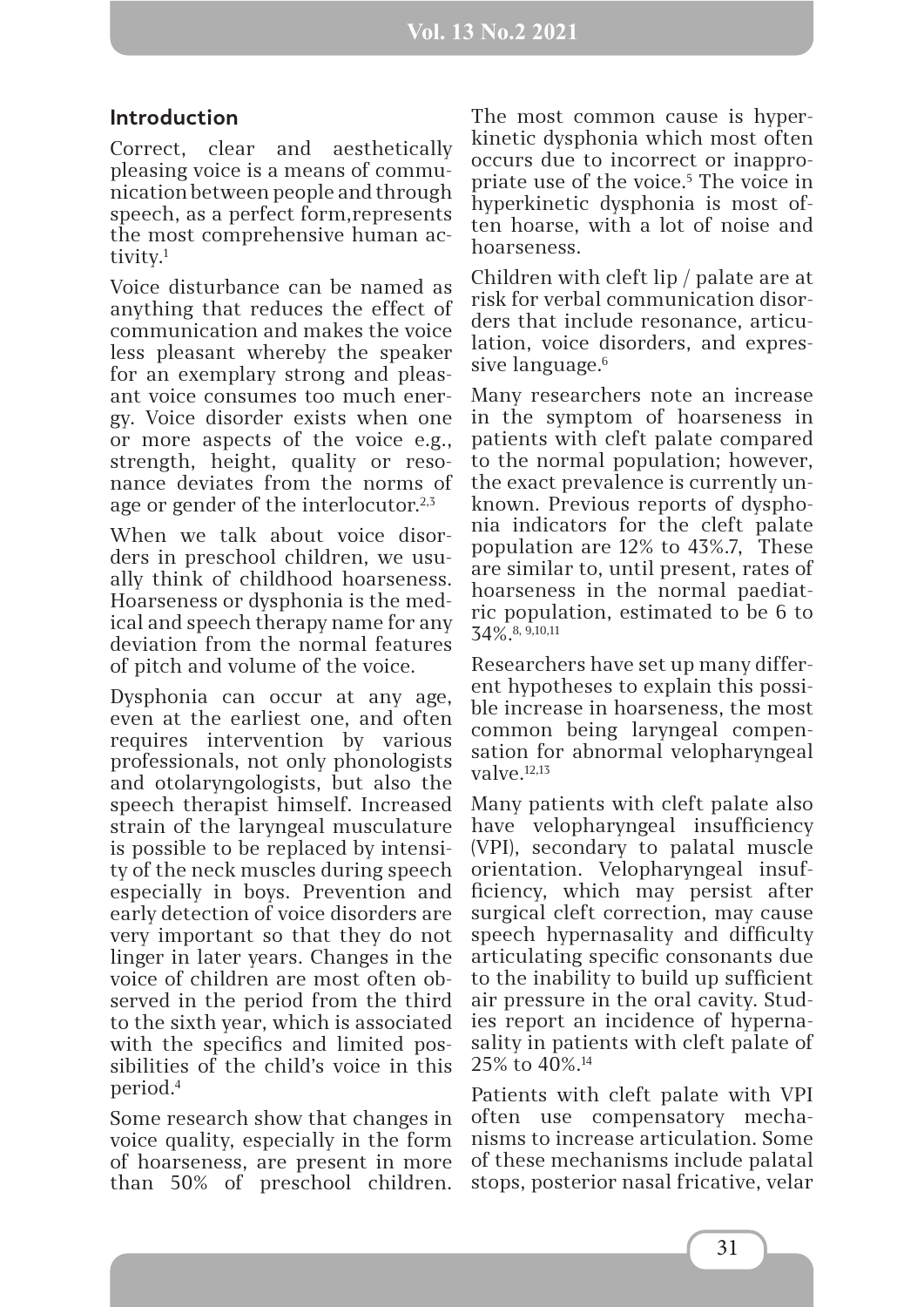fricative, pharyngeal stops, pharyngeal fricative, and glottal stops.14

Glottal stops, in particular, have been implicated in vocal cord abnormalities and voice disorders such as hoarseness.15,16

In fact, the Cleft Palate Foundation literature states: "Children with velopharyngeal disorder may also have voice disorders. In this case, your child's voice may sound "breathing" and he or she can get tired easily. This problem is usually caused by the strain he or she puts on the vocal cords while trying to build up the pressure necessary for normal speech.<sup>11</sup>

There are studies in which no link has been found between hoarseness in patients with cleft palate and VPI, which calls into question the long-standing theory of laryngeal compensation as a source of hoarseness.17

The aim of this paper is to evaluate the voice changes in children with cleft palate / lips in relation to children without such anomaly.

# **Material and methods**

In the Institute for Rehabilitation of Hearing, Speech and Voice - Skopje 28 patients were diagnosed with cleft lip / palateduring the two years 2019 and 2020. 26 of them are covered by speech therapy. A total of 52 participants are included in the study. Inclusion criteria:

- Respondents with previously repaired cleft palate
- Age of 3-8 years

The participants are divided into 2 groups. The first group consists of 26 (n = 26) children with previously repaired cleft lip / lip, of which 18 are girls and 8 are boys at the age of

3-8 years. The second group - control consists of 26 ( $n = 26$ ) children without anomaly. The groups matched by age and gender.

The participants were examined individually in a speech therapy office in which the impact of possible noise from the environment was minimized. Before the beginning of the examination, instructions for the course of the examination about the expected activities that are expected from the participantsare given. The examination was performed by three vocal therapists. The therapists were in direct contact with the patient at a distance of one metre and independently assessed the voice. The degree of agreement between the three vocal therapists using the Kappa coefficient was examined. The degree of agreement between the first and second therapist is good (kappa = 0.490, p <0.001), as well as between the second and third (kappa = 0.610, p <0.001) also between the first and third (kappa =  $0.481$ , p <  $0.001$ ) which has been shown to have a high degree of agreement among vocal therapists.

Perceptual voice assessment was used as a method, which is a subjective method for assessing dysphonia. It is a non-invasive method that does not require additional equipment. The questionnaire for perceptual assessment of the voice GRBAS was used. The auditory-perceptual scale GRBAS is a focused phonetic component in assessing the quality of the voice and is most often used in practice. This scale, developed in Japan by the Japanese Society of Speech Therapists and Phoniatrics (Webb et al., 2004), is considered as the gold standard for perceptual voice assessment and is commonly used by experts around the world.18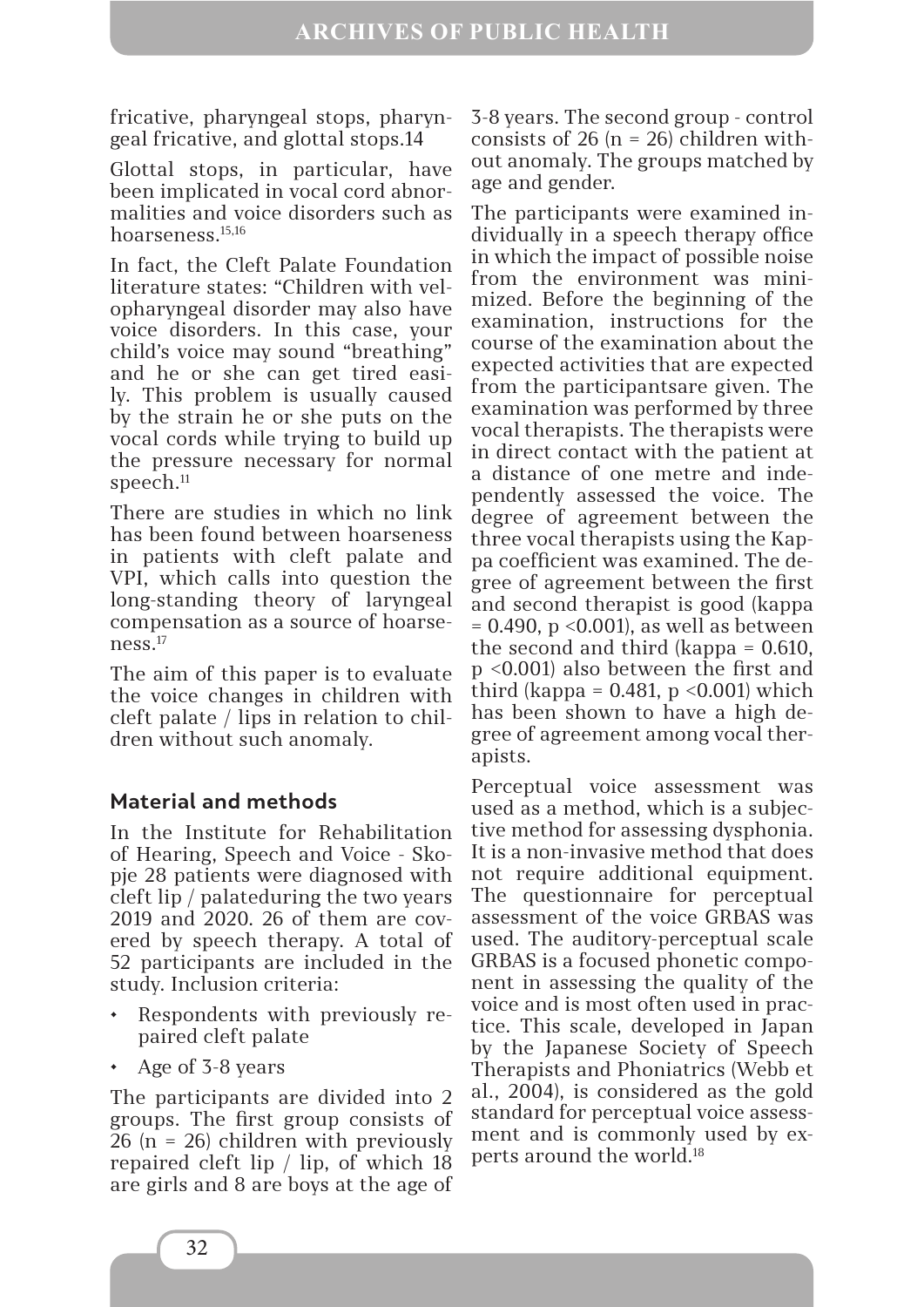#### **Vol. 13 No.2 2021**

It is used to analyse voice quality according to five parameters: G - overall grade of dysphonia or abnormality of the voice, R - roughness or psychoacoustic impression of improper vibrations of the extinguishers; B - breathiness - refers to the psychoacoustic sensation of air flow through the glottis; A - asthenia which is a weakness in the voice; S - strain (hyperfunction) in the voice during phonation.

Each parameter of the GRBAS scale is rated on a scale from 0 (normal voice) to 3 (severe pathology). That is, it is used in the evaluation where the quality of the voice is described as follows: when there is no change in the quality of the voice a score of 0 is determined, slight changes in the quality of the voice are marked with a score of 1, moderately changed voice with a score of 2, while changes in the voice with a grade 3. The score is calculated so that for each parameter is used the average value obtained by the therapist, i.e., the average grade that is determined for all three vocal therapists.18

In this research, statistical processing was performed by groups, group structure (gender and age), a certain highest value, as well as percentage participations.

### **Results**

Out of a total of 52 children examined in 2019 and 2020, 15.4% are children - patients with cleft palate / lip at the age of 3-5 years, while 34.6% are children - respondents who have been diagnosed deformities at the age of 6 - 8 years.

The distribution of examined patients by years of research is 46 respondents in 2019 and only 6 in 2020, i.e., 88.5% and 11.5% by years, respectively. Hence, the results of the analysis of the obtained results as much as 88.5% refer to the diagnoses determined by the examinations in 2019, which is a dominant level of responsiveness. Due to the negligibly small number of respondents (patients) in 2020 (only 6), which refers to only one group of children aged 3-5 years, in this study the processing and analysis of test results, obtained by the examinations, refer to both years together.

 Table 1: Distribution of covered patients by age and sex, shows the distribution of respondents who have been diagnosed with changes and who have not been diagnosed with any changes, by age and sex. It is evident from the numbers in the table that in the research, 50% of the respondents were diagnosed with some changes in the voice, while the other 50% of the respondents were not diagnosed with any deviations.

From the 26 diagnosed respondents who have a certain type of voice change, which are divided into 4 groups, listed above in the text below the table, the conclusion is that children aged 3-5 years have a 2.25 times higher incidence of voice changes related to children aged 6-8 years, of which girls in this group aged 3-5 years have 2 times higher incidence of voice changes than boys (ratio 6: 3 girls to boys).

In the group of participantsaged 6-8 years a decrease in diagnosed patients is evident, by 67% in boys aged 6-8 years compared to those aged 3-5 years, and by 50% in girls aged 6-8 years. 8 years compared to those of 3-5 years and, by 50% in girls.

The other participantsfrom the control group are of the same age and sex but certainly without cleft palate as an anomaly and without voice disorders.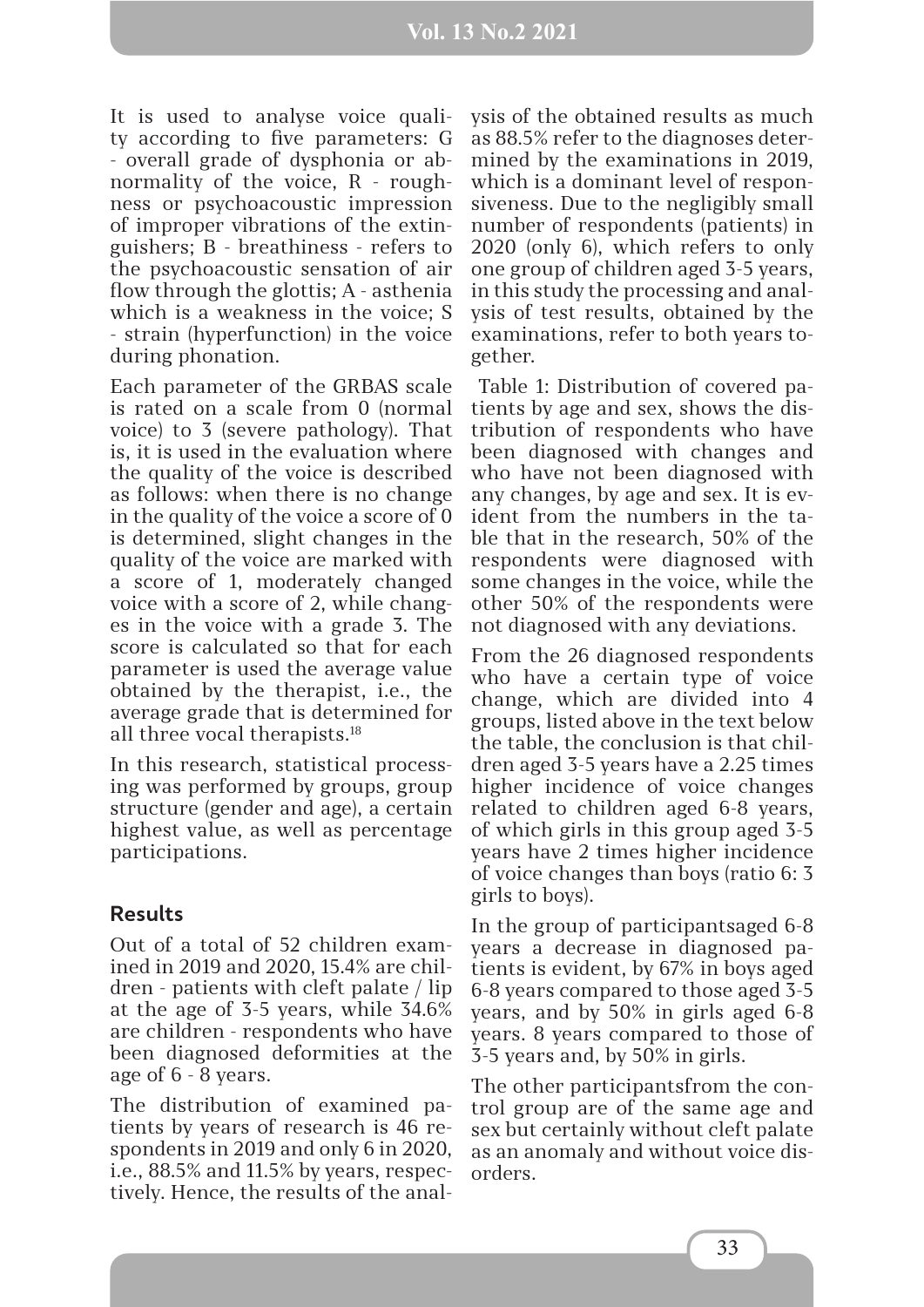| Age   | First group<br>$(n=26)$ |       | Control group<br>$(n=26)$ |       |  |
|-------|-------------------------|-------|---------------------------|-------|--|
| years | boys                    | girls | girls                     | girls |  |
| $3-5$ | 6                       | 12    | 6                         | 12    |  |
| $6-8$ | $\overline{2}$          | 6     | $\overline{2}$            | 6     |  |
| total | 8                       | 18    | 8                         | 18    |  |
|       | 26                      |       | 26                        |       |  |

**Table 1.** Distribution of covered patients by age and sex

The following, Table 2, shows the distribution of diagnosed patients with voice changes, who are disaggregated into 4 groups, as follows: 0- There is no change in voice quality; 1- Slight changes in voice quality; 2- Moderately altered voice and 3- Pronounced voice changes.

|                                             | <b>First group</b>      |                       |                         |                       | <b>Control group</b>    |                  |                         |                       |
|---------------------------------------------|-------------------------|-----------------------|-------------------------|-----------------------|-------------------------|------------------|-------------------------|-----------------------|
|                                             | <b>boys</b>             |                       | girls                   |                       | <b>boys</b>             |                  | girls                   |                       |
|                                             | $3 - 5$<br><b>vears</b> | $6-8$<br><b>vears</b> | $3 - 5$<br><b>vears</b> | $6-8$<br><b>vears</b> | $3 - 5$<br><b>vears</b> | $6 - 8$<br>years | $3 - 5$<br><b>vears</b> | $6-8$<br><b>vears</b> |
| There is no change in<br>voice quality 0    | $\overline{2}$          |                       | 14                      |                       | 6                       | $\overline{2}$   | 12                      | 6                     |
| <b>Slight changes in voice</b><br>quality 1 | 4                       |                       | $\overline{2}$          |                       |                         |                  |                         |                       |
| <b>Moderately altered</b><br>voice 2        |                         | $\overline{2}$        |                         | $\overline{2}$        |                         |                  |                         |                       |
| <b>Pronounced voice</b><br>changes 3        |                         |                       |                         |                       |                         |                  |                         |                       |

The structural analysis of the obtained results in the first group - 26 patients with cleft palate / lip, shows that, analysed by categories of deformities, in the respondents aged 3-5 years, in the category "O - There is no change in voice quality" , 87.5% are girls, while only 12.5% are boys, out of the total of 16 diagnosed patients (participants). What is significant about this group is that it includes

the largest number of respondents with diagnosed deviations in general, which represents as much as 54% of the total number of patients in this First group. These 54% are located in girls aged 3-5 years.

In the category "1 - Slight changes in voice quality", out of a total of 6 patients diagnosed aged 3-5 years, the ratio between boys and girls is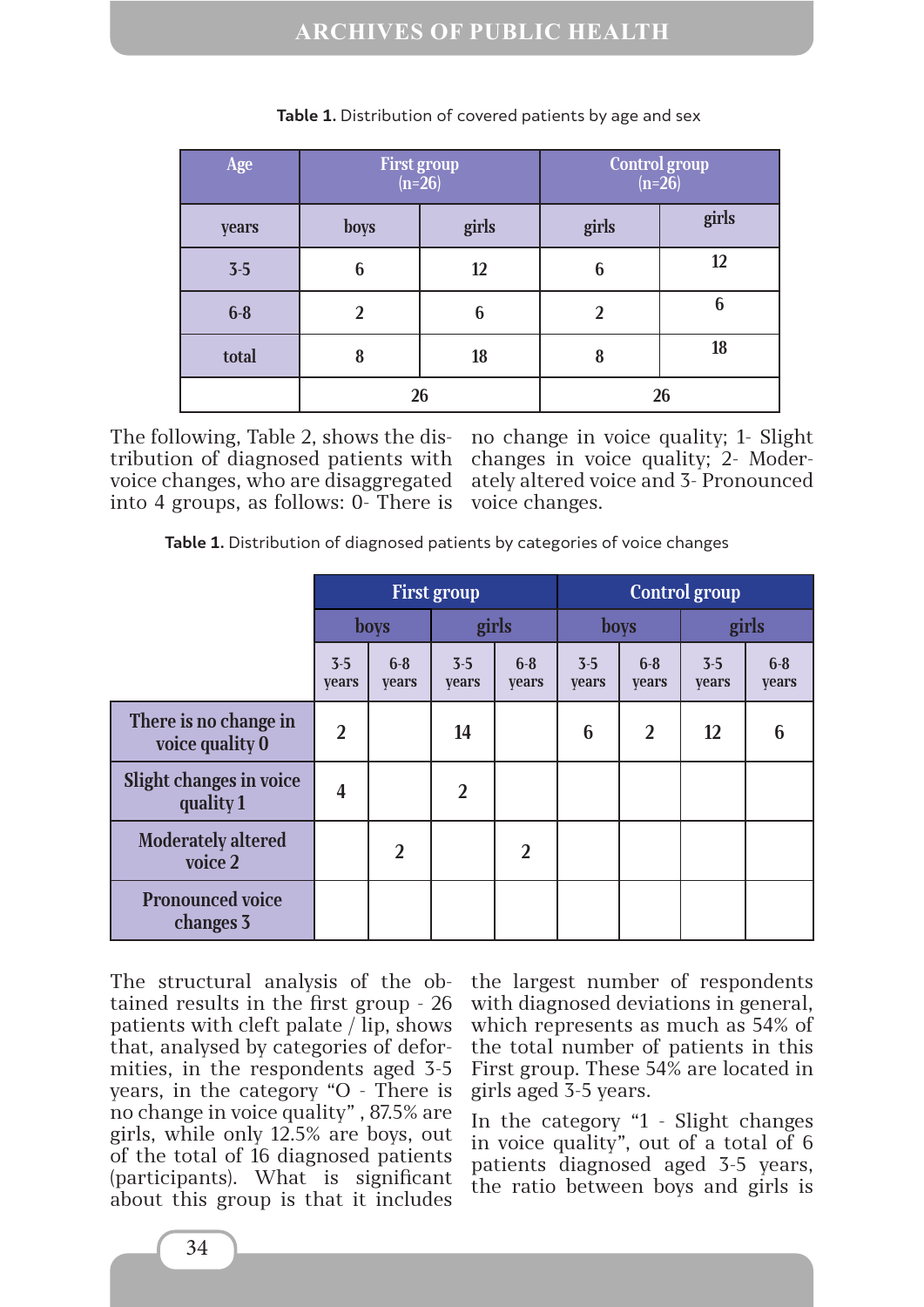inversely proportional to the previous diagnosis (category), i.e., 1/3 are girls, while as much as 2/3 are boys, out of the total of 6 diagnosed patients (participants). In the categories

"2 - Moderately altered voice" and "3 - Pronounced changes in the voice", during the study, no deviations were identified in the participants aged 3-5 years.

**Picture 1.** Changes in cleft palate patients voice according to categories of deformities 2019-2020



Among the participants aged 6-8 years, the analysis of the data shows that in children with cleft palate in the category "2 - Moderately altered

voice", there is an even distribution in boys and girls (50-50%), out of a total of 2 diagnosed children aged 6-8 years in this category.

**Picture 2.** Changes in cleft palate patients voice according to categories of deformities 2019-2020



#### **Discussion**

The results obtained in this research show that 50% of the respondents were diagnosed with some changes in the voice, while the other 50% of the respondents were not diagnosed with any deviations. In the category "O - There is no change in voice quality", 87.5% are girls, while only 12.5% are boys, out of a total of 16 respondents. What is significant in this group is that even in 50% of the total number

of respondents there is no change in voice quality and these are located in girls aged 3-5 years.

According to the results of the research, it can be seen that there are no registered respondents with cleft palate / lip in whom there are pronounced changes in the voice in relation to the control group.

From the 26 participants (patients) diagnosed with some kind of devia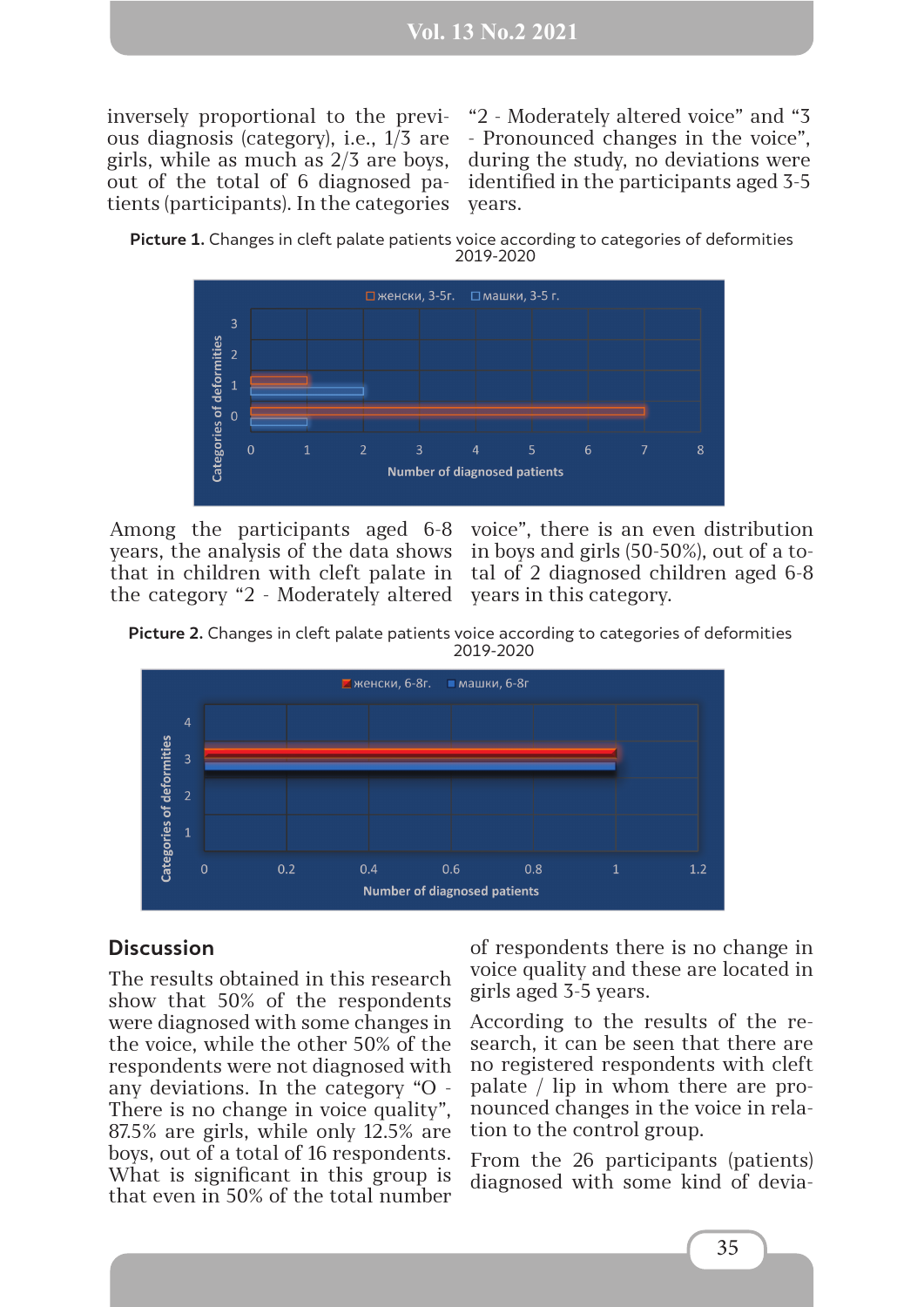tion in voice change, which are divided into 4 groups, listed above in the text below the table, the conclusion is that children aged 3-5 years have a 2.25 times higher incidence of voice changes in relation to children aged 6-8 years, of which girls in this group aged 3-5 years have 2 times higher incidence of voice changes than boys (ratio 6: 3 girls to boys). Out of a total of 2 diagnosed children aged 6-8 years in this category are with equal distribution among boys and girls (50- 50%), in the category "2 - Moderately altered voice".

The values of the parameters obtained from this research show that even in 50% of the total number of respondents there is no change in voice quality as shown by the research of other authors regarding voice disorders in children with cleft palate that may occur due to compensatory mechanisms of speech.17

The results showed that there is a change in the voice of children with cleft palate / lips who have ORL infections often resulting in occasional hearing loss recorded by audiometry.

Studies show that in addition to the characteristics of speech disorders in the form of articulatory features and increased nasal air emissions, voice disorders may occur in these patients, especially in boys.13

Although future research on voice disorders in patients with cleft lip / palateis needed, now it seems reasonable to include voice therapy strategies in the speech and language intervention plan for these patients with this type of anomaly.19

Subjective assessment of the voice quality is the analysis of the voice with its own hearing. Despite modern technology, the trained human ear is indispensable in the assessment of the voice and the most important

"apparatus" in examining the subjective or psychoacoustic characteristics of the voice. Considering that subjective impression is crucial in communication, the role of perceptual voice assessment in clinical terms is extremely important. This instrument is characterized by simplicity in application and economy. Perceptual assessment is inevitable in the domain of interpretation of the objective ways of evaluating the quality of the voice, it is a mean of diagnosis and assessment of the success of the therapy of voice disorder. Perceptual assessment results may be influenced by different criteria of the examiner as well as differences in the experiences of the examiners.<sup>20,21</sup>

The reliability of the Grbas scale has been examined by De Bodt et al. (De Bodt, Wuyts, Van de Heyning, &Croux, 1997). The results of the research of these researchers show that the reliability of this scale is satisfactory. Aguero et al. (Agüero, Tulli, Moscardi, Gonzalez, &Uriz, 2011) examined the reliability of the Grbas scale and compared the results obtained with other methods of subjective assessment of voice quality. (The Consensus Auditory-Perceptual Evaluation of Voice - CAPE-V; Buffalo Voice Profile - BVP; Vocal Profile Analysis Scheme - VPA). The results of these studies show that the Grbas scale is the most reliable compared to other methods with good reliability for all parameters of the voice, except for the scale S whose certainty was moderate. When compared to GRBAS, CAPE-V showed slightly better assessor reliability. <sup>22,23</sup>

The shortcomings of subjective voice assessment can be overcome by researching the correlation between acoustic and perceptual parameters of voice quality as well as reaching an agreement on terminology and using numerical rating scales. 24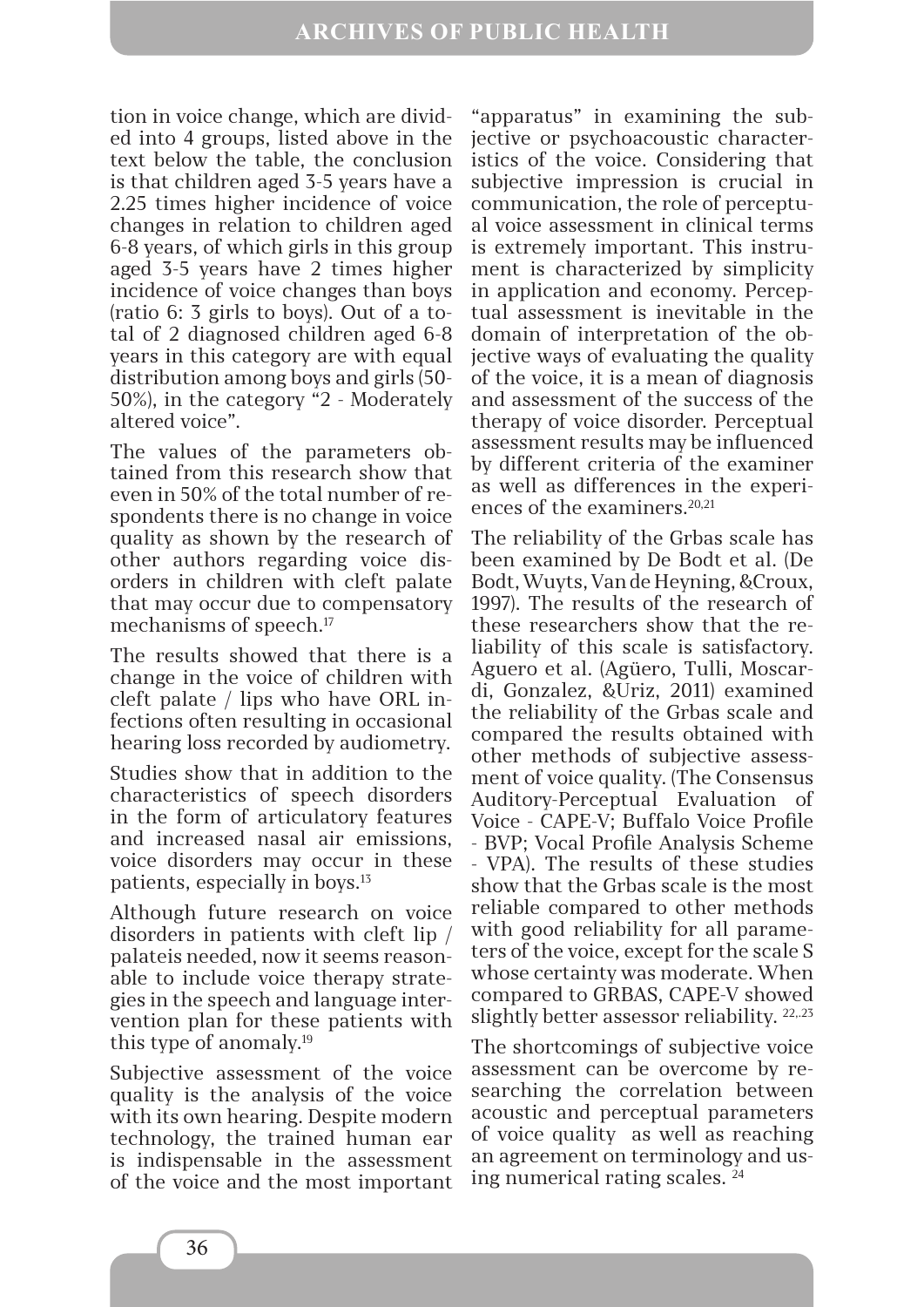Ongoing work on more effective assessment focuses on a physio psychoacoustic model linking voice production, acoustics, and perception.20,25

# **Conclusion**

In addition to the proper stimulation of speech and language development in children, it is extremely important to monitor possible changes in the state of the voice in childhood, especially in children with certain congenital anomalies.

When it comes to perceptual assessment of voice, previous research indicates some shortcomings, such as the competence and experience of examiners, as well as mutual disagreement in assessing the degree of expression of certain characteristics of voice quality.

The main disadvantage of perceptual voice evaluation is the problem of description. There are no reliable verbal terms describing vocal features, although there is a constant need to define descriptive terminology.

To get more accurate results, more research on voice changes in children with palate cleft palate and velopharyngeal dysfunctionshould be done in future, and also, at the same time, checking the state of hearing.

The obtained more accurate results give an accurate insight into the condition of the voice in children with this type of congenital anomaly. If there are changes in the voice, then the condition is more complex and accordingly the speech therapy will be the same. This is very important for its proper course and success.

### **References**

- 1. Petrović-Lazić, M., Kosanović, R. Vokalna rehabilitacija glasa. Beograd: Nova naučna 2008
- 2. Bolfan Stošić, N, Zorić, A. Higiena dečjeg glasa – Uputstva za rad kod kuće i razvijanje higijene dečjeg glasa. Zagreb: Hrvatsko logopedsko društvo 1997.
- 3. Boone DR, McFarlane SC. The voice and voice therapy, 6th edition. Needham Heights: Pearson Education Co. 2000.
	- 4. Dembitz A. Glasinje gove promjene. Znanstveno-stručni simpozij – Logopedija: jučer, danas,sutra. Zagreb: Hrvatsko logopedsko društvo 2012.
	- 5. Parčina, M. Poremećaji glasa predškolskog uzrasta – dječja promuklost, U: Hrvatsko logopedsko društvo – Podružnica Splitsko-dalmatinske županije, Logopedski vodič Splitsko- dalmatinske županije (11-13). Split: HLD 2019
	- 6. Peterson-Falzone S, Hardin-Jones M, Karnell M.. Cleft Palate Speech (3rd ed.) St. Louis (M): Mosby, Inc. 2001.
- 7. Brøndsted K, Liisberg WB, Orsted A, Prytz S, Fogh-Andersen P. Surgical and speech results following palatopharyngoplasty operations in Denmark 1959-1977. Cleft Palate J 1984;21(3):170-179.
- 8. Timmons MJ, Wyatt RA, Murphy T. Speech after repair of isolated cleft palate and cleft lip and palate. Br J Plast Surg 2011;54(5):377- 384.-
- 9. Hocevar-Boltezar I, Jarc A, Kozelj V. Ear, nose and voice problems in children with orofacial clefts. J Laryngol Otol 2006;120(4):276-281.
- 10. McWilliams BJ, Lavorato AS,